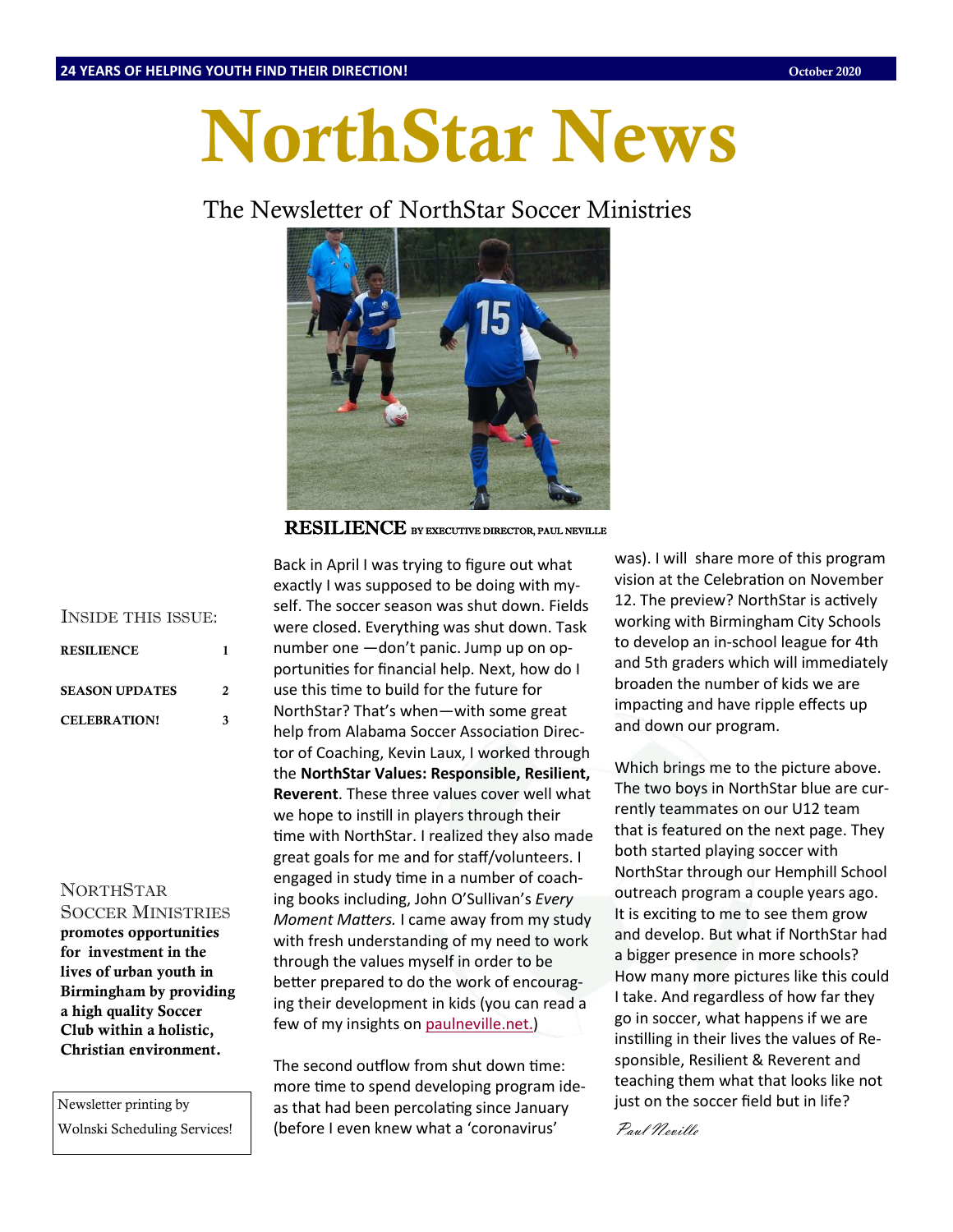# Fall Season Updates

**Resilient**. In the Spring we settled on Resilient as one of the three defining Club Values that we want to instill in our players. In fact, being Resilient is a pretty important challenge for the organization as a whole!

The Spring season being shut down when it had just barely started was tough. The summer wore on and infection rates exploded. The pool of likely Club Team girls shrank from 30+ to 9. Boys showed a similar drop. Then we discovered that both our primary fields would be closed the Intramural Program had to be cancelled. We shifted a few girls over to the U12 boys team and moved our four remaining 'older girls' to be guest players with our partner Holy Rosary Soccer (who were also running short on players).

But, so far, the U12 coed team is 2-0-2 playing in the boys division! Our four older girls are standing out as top (guest) players for Holy Rosary U14. Some of our 07/08 birth year girls are now returning and we are forming a U14 girls Tournament Team to compete in a rec-level tournament on November 14-15. Several coaches have had to quarantine but not a single player (or family member) has had a Covid issue (thankfully). We are following protocols and working to keep everyone safe.

Special thanks to interns Katie Newton and JP Rooney for providing leadership on the **Virtual Soccer Training** program that we launched this Fall. We have 8 groups of players (some actively playing, some sitting out) led by high school & college students. The coaches are using google classroom to upload skill videos and devotional videos then they have weekly video conference meetings with group members to review and encourage at-home skill work. It is going about as smoothly as you probably imagine. But we are pleased with our volunteers for giving it their best and helping NorthStar to be Resilient in providing a platform for skill development & mentoring relationships for our kids!

**Thanks to our Fall 2020-Spring 2021 Team & Field Sponsors.**  Ingram Equipment is our Club Team Uniform sponsor and both ACCi and Elegant Earth are Team Sponsors (which for the Fall means ACCi for girls and Elegant Earth for boys—We anticipate expanded team sponsor opportunities for the Spring!)





Right: top scoring player on the U12 NorthStar team this fall who got his soccer start through the NorthStar outreach program at Hemphill Elementary School a couple year ago.





#### **Half-time, pandemic style**—

Coach Hayden talking to the U12 team—Typically there are no benches this season. Normal interaction in the game but we try to spread out at half-time. Health survey and temperature check before practice & games plus hand-sanitizer afterward. It's a crazy time but, so far, we have had zero cases on the team!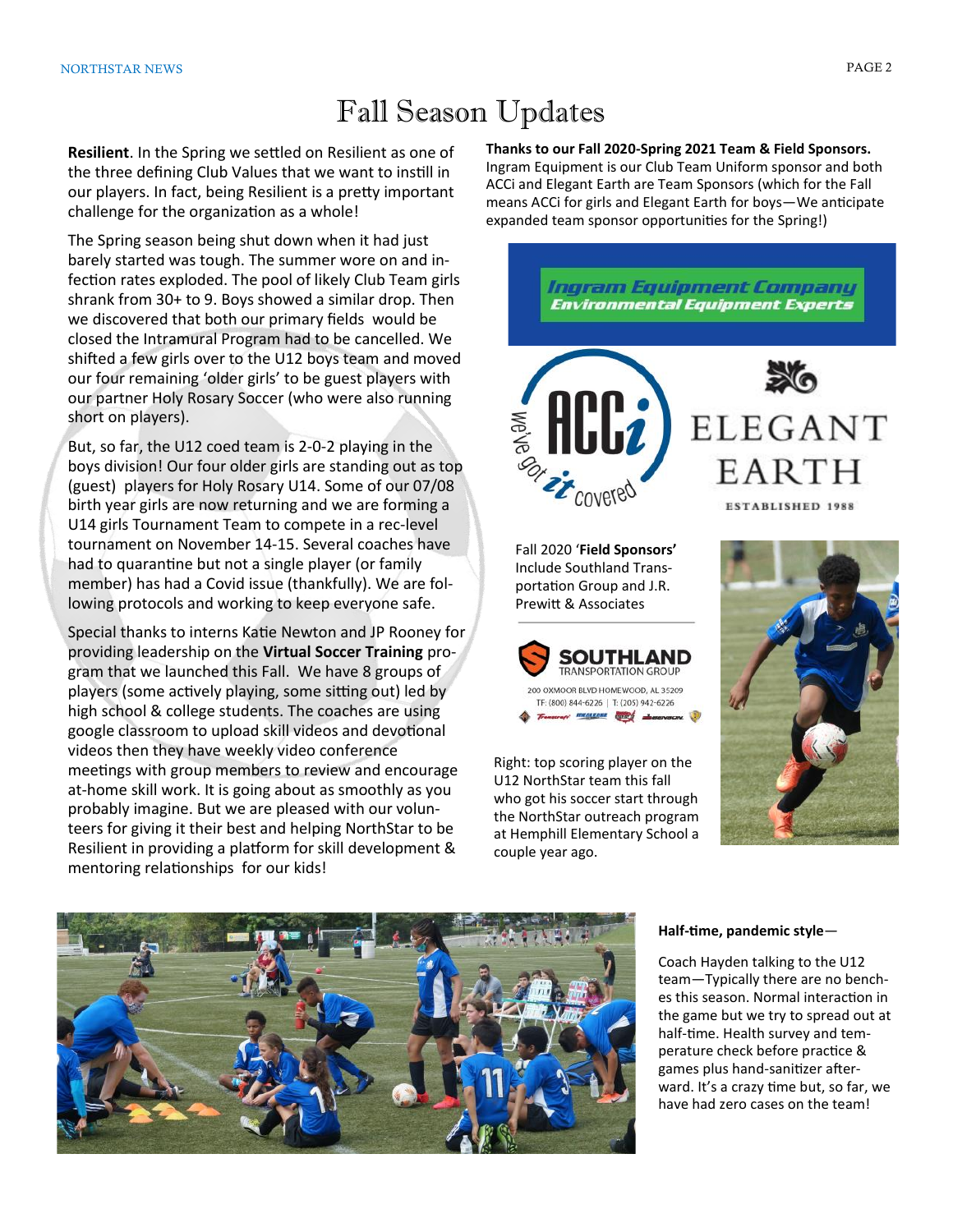# NorthStar Celebration: Resilient

On Thursday, November 12 at 6:00 we will gather (as we do every year) at Shades Valley Community Church to Celebrate! the past year of ministry and to look ahead at the vision for the coming year. We are pleased to have as our main speaker professional soccer player Satara Murray.

Also speaking will be NorthStar Graduates Matthew Dale and Fredrika Dunson. Two young people who got their early soccer start at NorthStar and have risen to play the game at a high level and are remaining connected to NorthStar to give back to those coming along in our program.

Director Paul Neville will also be talking about the vision for 2021 including an exciting new program we are developing in partnership with Birmingham City Schools.

For this year's event we will have many safety precautions in place including: boxed dinners at the door rather than our typical buffet style. **We are also introducing a Live-Stream option for those not comfortable attending in person**. Like many things this year, we are doing it because we must but, there is a substantial sidebenefit. Since we will be on live-stream *you don't have to be in Birmingham to check us out!* Purchase an in-person ticket OR register for live-stream on our website

## **www.northstarsoccerministries.org**

**Fredrika Dunson.** Below: On the left is Fredrika this Fall (a 10th grader at Ramsay High School) as a member of the Hoover-Vestavia girls 2005 (soccer teams are designated by birth year) Club Team (HVS is a new, top flight team playing in a regional league); center is Fredrika on a U11 NorthStar girls team in Spring 2016. Fredricka got started in soccer with NorthStar around age 7 in 2012. From her top performance in 2015-16 she was invited to the first ever NorthStar competitive level team in Fall of 2016., one of 2 girls playing on the boys team for the 2.5 we fielded that team —right is Fredrika receiving her medal from Coach Butler after the team won their division in the Birmingham Bash Tournament in the Fall of 2016.





**Satara Murray (above)** signing a ball at the Satara Murray skills clinic for NorthStar kids in November 2016—two days after serving as the speaker for the NorthStar Celebration. NorthStar is honored to have her back 4 years later. Satara played soccer at UNC. Since college she has played professionally for Washington Spirit, Liverpool (which was her team in 2016), Houston Dash and currently with Kolbtn Football Club (Norway).



**Matthew Dale.** Above: left-coaching a NorthStar player this fall on the sideline during a game; right-as a U10 NorthStar player (taken during the Hoover Havoc Tournament which they won in 2012 (no, he wasn't 'playing up'). Mathew was one of 4 NorthStar boys moving as a group to Homewood Soccer competitive level team at U11. Today, Matt is a freshman at Birmingham-Southern, and on the soccer team.